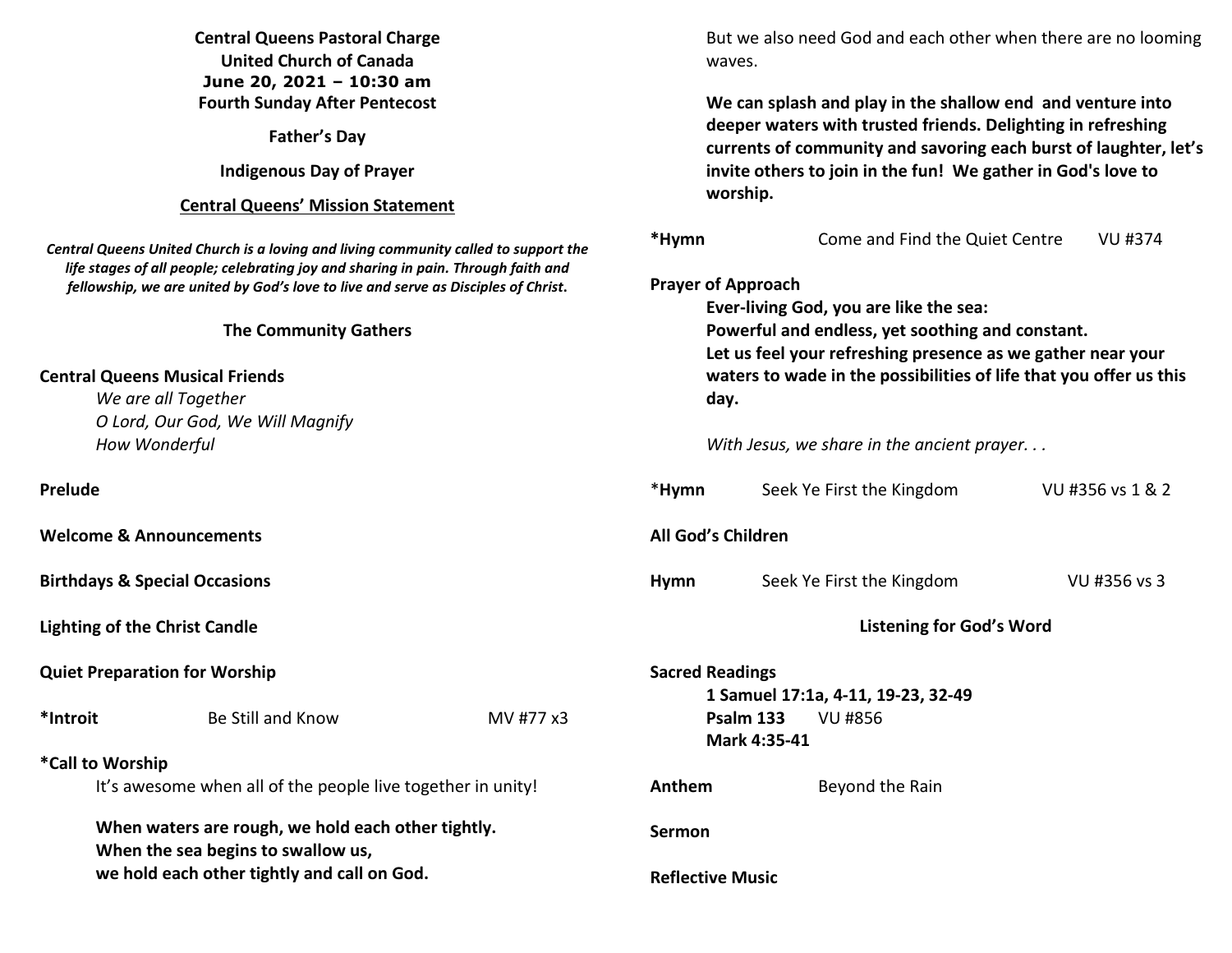| <b>Responding to God's Word</b>                 |                                                                |                | Phone<br>Email                                                                                                                                                                                     | 902-964-2221<br>office@cquc.ca                                                                                                                                       |  |  |
|-------------------------------------------------|----------------------------------------------------------------|----------------|----------------------------------------------------------------------------------------------------------------------------------------------------------------------------------------------------|----------------------------------------------------------------------------------------------------------------------------------------------------------------------|--|--|
| <b>Offertory Invitation</b>                     |                                                                |                |                                                                                                                                                                                                    |                                                                                                                                                                      |  |  |
| <b>Offertory</b>                                | What Can I Do                                                  | MV #191        | A Warm Welcome to All - We are delighted you've joined us. May God's<br>word today strengthen your faith, inspire curiosity and learning, and<br>motivate your service of others. All are welcome. |                                                                                                                                                                      |  |  |
| <i><b>*Presentation of Offering</b></i>         |                                                                |                |                                                                                                                                                                                                    |                                                                                                                                                                      |  |  |
| *Offertory Prayer<br><b>Bighearted God,</b>     | we ask you to take these gifts, bless them, and use them       |                | Today's Bulletins are place in loving memory of Robert MacKenzie and<br>Kirk Allen. Beloved father and husband. Remembered by Janice<br>MacPherson and family.                                     |                                                                                                                                                                      |  |  |
|                                                 | to calm storms and create in our communities new, imaginative, |                |                                                                                                                                                                                                    | Life and Work of Our Church                                                                                                                                          |  |  |
| and life-giving streams. Amen.                  |                                                                |                |                                                                                                                                                                                                    | Greg's Office Hours: Tuesday, Wednesday and Thursday from 9 am - 12<br>pm. If anyone is in the hospital or would like a visit from Greg, please call                 |  |  |
| <b>Prayers of Thanksgiving and Intercession</b> |                                                                |                | him at 902-964-2291. If you wish to meet with Greg outside the<br>scheduled hours, please call 902-964-2291 or email minister@cquc.ca                                                              |                                                                                                                                                                      |  |  |
| *Hymn                                           | Jesus, Saviour, Pilot Me                                       | <b>VU #637</b> | for an appointment.                                                                                                                                                                                |                                                                                                                                                                      |  |  |
| *Blessing                                       |                                                                |                |                                                                                                                                                                                                    | <b>Praise Service</b> – Our Praise Service will be this Wednesday, June 23 $^{rd}$ at 7<br>pm at the church. Registration will be required. To register, please call |  |  |
| *Choral Benediction<br><b>Postlude</b>          | Dance with the Spirit                                          |                | 7674.                                                                                                                                                                                              | 902-964-2221 or email office@cquc.ca. Masks are required. If you are<br>registering after 12 pm Thursday, please text or call Velda at 902-940-                      |  |  |
| * Please stand as you are able                  |                                                                |                |                                                                                                                                                                                                    |                                                                                                                                                                      |  |  |
|                                                 |                                                                |                |                                                                                                                                                                                                    | <b>FundScrip</b> – Next order date will be June $27th$ . You can reach Janet by                                                                                      |  |  |
| <b>Ministers</b>                                | All of us                                                      |                |                                                                                                                                                                                                    | email (jhowes1969@gmail.com) or by phone (902-393-1527). Ordering                                                                                                    |  |  |
| <b>Clergy</b>                                   | <b>Rev Greg Davis</b>                                          |                |                                                                                                                                                                                                    | will be every 2 weeks. E-transfers accepted. June's Promotions: Swiss                                                                                                |  |  |
| <b>Office Hours</b>                             | Tuesday, Wednesday & Thursday<br>$9 am - 12 pm$                |                |                                                                                                                                                                                                    | Chalet/Montana's - 7%; Old Navy/Gap - 8%.                                                                                                                            |  |  |
| Office Phone                                    | 902-964-2291                                                   |                |                                                                                                                                                                                                    | In-Church Services: Registration is required. To register, please call 902-                                                                                          |  |  |
| Email                                           | minister@cquc.ca                                               |                |                                                                                                                                                                                                    | 964-2221 or email office@cquc.ca. Masks are required. If you are                                                                                                     |  |  |
| <b>Kirk Neville</b><br><b>Ministry of Music</b> |                                                                |                |                                                                                                                                                                                                    | registering after 12 pm Thursday, please text or call Velda at 902-940-                                                                                              |  |  |
| Website                                         | https://cquc.ca/index.htm                                      |                | 7674.                                                                                                                                                                                              |                                                                                                                                                                      |  |  |
| Phone                                           | 902-786-9222                                                   |                |                                                                                                                                                                                                    |                                                                                                                                                                      |  |  |
| Email                                           | nevillevurry1@hotmail.com                                      |                |                                                                                                                                                                                                    | E-Transfers - Central Queens United Church is now set up to accept E-<br>Transfers. If you wish to give your offerings through E-Transfer, please                    |  |  |
| <b>Church Office</b>                            |                                                                |                |                                                                                                                                                                                                    | send via email to veldabertram@gmail.com.                                                                                                                            |  |  |
| <b>Office Hours</b>                             | Wednesday & Thursday                                           |                |                                                                                                                                                                                                    |                                                                                                                                                                      |  |  |
|                                                 | $9 am - 12 pm$                                                 |                |                                                                                                                                                                                                    |                                                                                                                                                                      |  |  |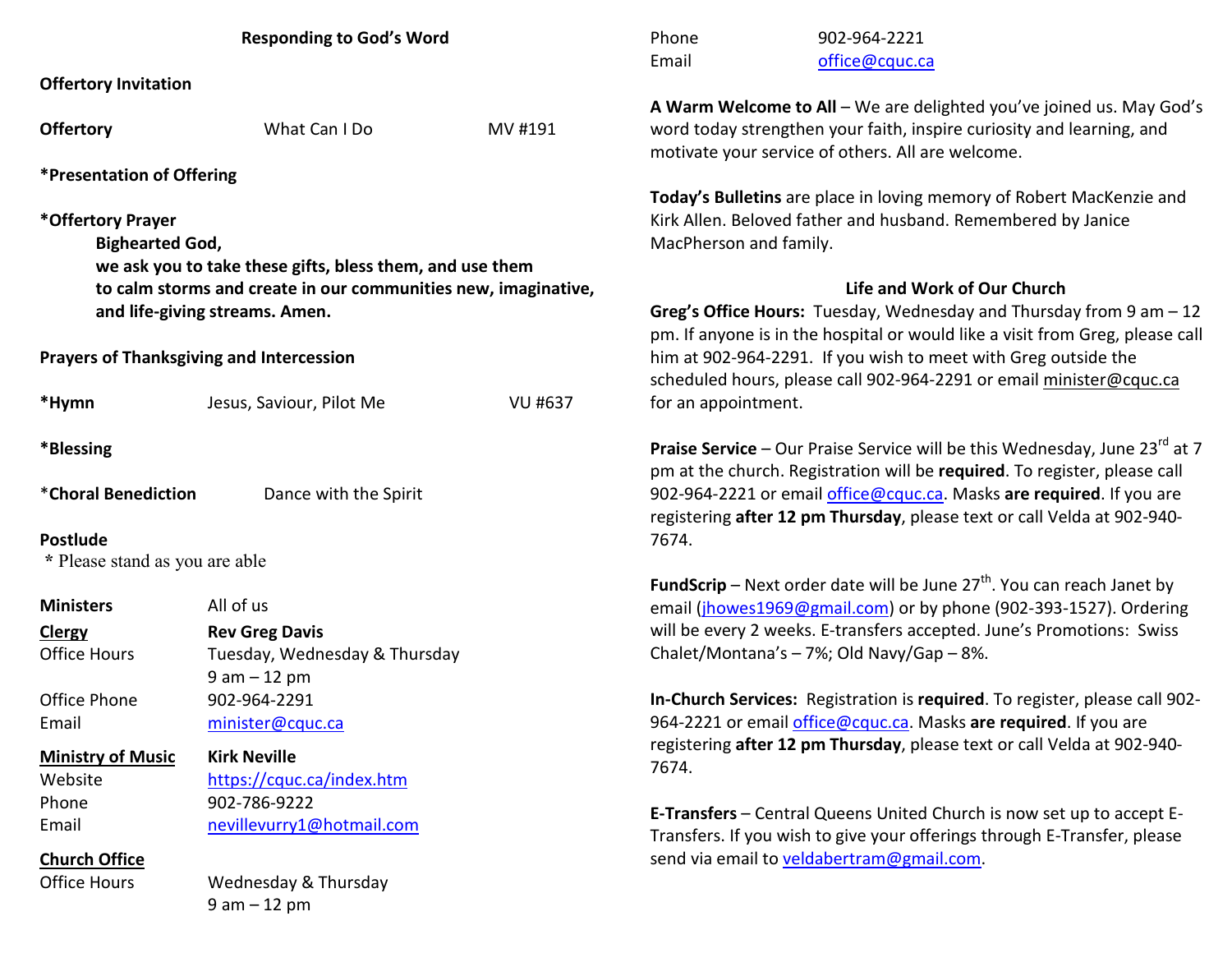**Central Queens Emmaus Walkers** – Come join us as we walk and chat every Thursday at 12 pm. Please check Facebook each week to see where we will be meeting. All are welcome.

**Weekly Bulletins** can be sponsored by you in celebration or remembrance of a loved one. There is a signup sheet on the table at the back of the sanctuary. Cost is \$20.00.

**Bookworms United** – Our next book club meeting this Wednesday, June 23<sup>rd</sup>, at 10:30 am in the church parlour. We will be discussing CUTTING FOR STONE by Abraham Verghese. For more information, please contact Liz Spangler at spangler@upei.ca.

**Youth Service** – Please join us next Sunday, June 27<sup>th</sup>, for our Youth Service/Sunday School closing. This contemporary service will be family and youth focused.

**Pop Can Pull Tabs** – George Mason is collecting pop can pull tabs which are then given to the Daughters of the Nile women's organization. The funds then go to the Shriners Hospital in Montreal where they are used to buy reading materials for the children in the hospital. Your can tab collections can be dropped off here at the church.

**Food Bank** –Please remember to continue your support for the Food Bank with non-perishable food items. You can drop them off any Sunday or during the week in the wooden box at the church entrance.

**Bulletin Deadline** – Deadline for items to be placed in the bulletin is **Wednesday** evening. Bulletin items can be emailed to office@cquc.ca.

## **Community News**

**West River United Church Annual Take-Out Lobster Supper** is this **Saturday June 26, 2021.** This is a lobster (shelled) cold plate (potato salad, coleslaw, lettuce, tomato, cucumber, roll, and cake for dessert.) **Cost \$25.00.** Please contact either Leah Eldershaw (902-213-6857) or email leah.eldershaw.wruc@xplornet.ca) or Valerie Acorn (902-213-5574 or 902-566-4432). Pick up time for your dinners will be between 12:30 and 1:30 on June  $26<sup>th</sup>$ .

**Camp Abby** is very excited to announce that they will be opening its doors for campers this summer. It is their  $75<sup>th</sup>$  year of camping ministry and they are thrilled to have in-person camping. A list of the Camp Abby's must needed items is posted on the bulletin board by the church office. Donations are greatly accepted to help keep their costs down. Below is the list of camps. To register, please visit their website at www.campabegweit.ca and click on "Register Today".

## **Summer 2021**

| <b>Week</b>    | <b>Start Date</b>                                   | <b>Age Group</b> | Regular<br><b>Price</b> | <b>Availability</b>       |
|----------------|-----------------------------------------------------|------------------|-------------------------|---------------------------|
| Family<br>Camp | June $25^{\text{th}}$ - June $27^{\text{th}}$       | Family           | \$245.00                | Yes                       |
| Week 1         | July $4^{th}$ - July $9^{th}$                       | $7 - 12$         | \$345.00                | <b>Limited</b>            |
| Week 2         | July $11^{\text{th}}$ - July $16^{\text{th}}$       | $7 - 12$         | \$345.00                | <b>Full (Waitlisting)</b> |
| Week 3         | July $19^{th}$ - July $21^{st}$                     | $5 - 7$          | \$245.00                | Yes                       |
| Week 4         | July $25^{th}$ - July $30^{th}$                     | $7 - 12$         | \$345.00                | Yes                       |
| Week 5         | August $1^{st}$ - August $6^{th}$                   | $11 - 13$        | \$345.00                | <b>Limited</b>            |
| Week 6         | August 8 <sup>th</sup> - August<br>$13^{\text{th}}$ | $13 - 16$        | \$345.00                | Yes                       |

**Central Queen's Funeral Home – Cornwall Satellite Office:** The Funeral Co-op is pleased to announce we have an arrangement office located in the West River United Church, Monday – Friday mornings. Please contact us if you wish to have a director meet you in Cornwall for your Preplanning, Monument, and Funeral Service needs. 902-964-2886